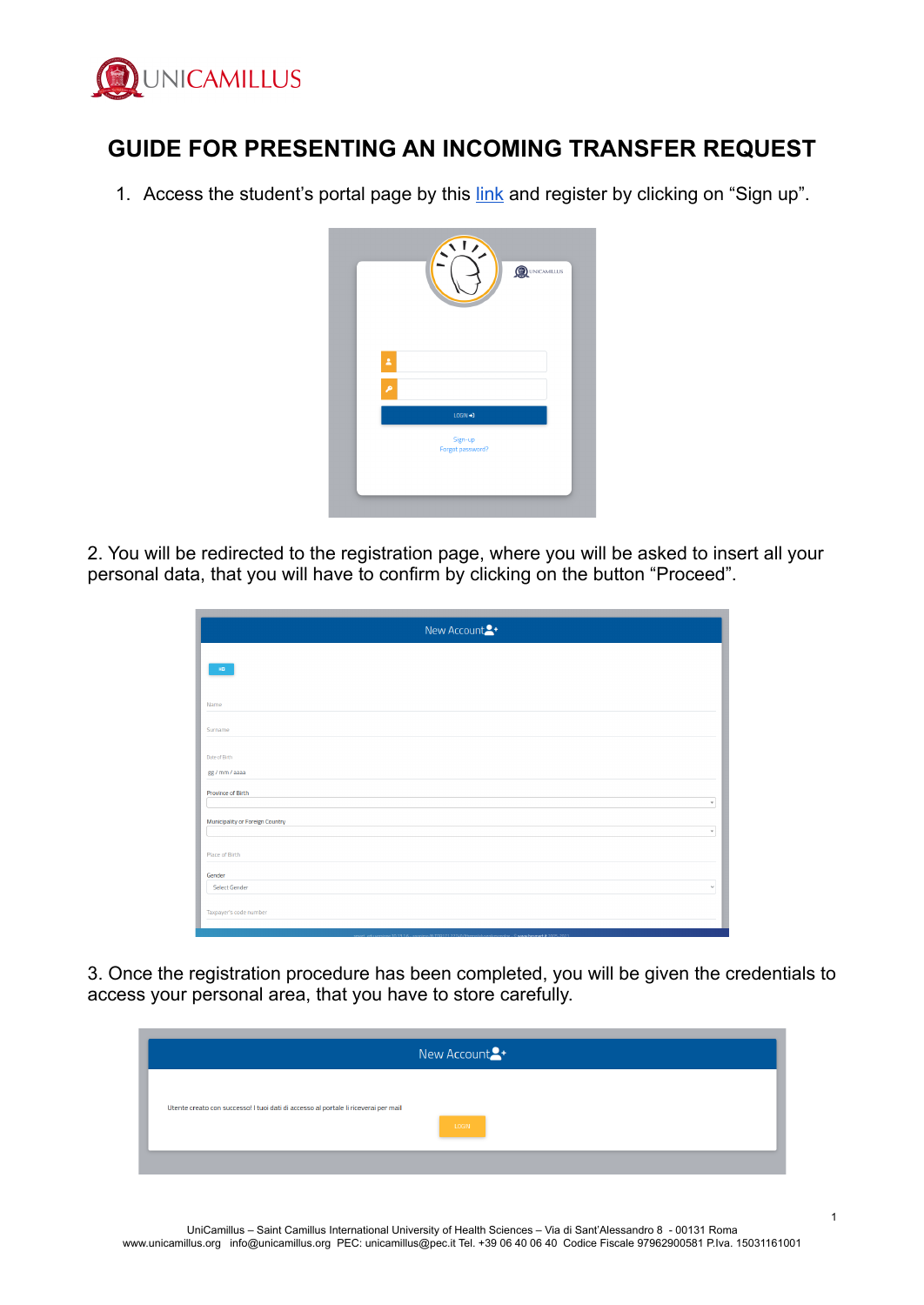

4. After completing the registration procedure, access your personal area on the student's portal ([link\)](https://unicamillus-studenti.gomp.it/Login/Index) and follow the path "Enrolment and admission">"Three year and single cycle Degrees">"Limited number admission Calls".

5. In the following page there will be shown a list of all degree courses for which it is possible to present a request for incoming transfer after the publication of the related Call for Application. Select the degree course you are interested in by clicking on the blue pencil on the right.

| Ξ.<br>$\Theta^+$<br>ര<br>AD.                                                                                                                                                                 | <b>OUNICAMILLUS</b> |
|----------------------------------------------------------------------------------------------------------------------------------------------------------------------------------------------|---------------------|
| Home > Immatricolazioni e test > Triennali e ciclo unico                                                                                                                                     |                     |
| Limited number Admission Calls a                                                                                                                                                             |                     |
| Description                                                                                                                                                                                  |                     |
| BANDO TRASFERIMENTI IN INGRESSO - MEDICINE AND SURGERY - 2° ANNO - GIUGNO 2021<br>Courses:<br>Medicina e chirurgia<br>Date:<br>End reservation:<br>30/06/2021 14:00:00                       |                     |
| BANDO TRASFERIMENTI IN INGRESSO - MEDICINE AND SURGERY - 3° ANNO - GIUNGO 2021<br>Courses:<br>Medicina e chirurgia<br>Date:<br>End reservation:<br>30/06/2021 14:00:00                       |                     |
| BANDO TRASFERIMENTI IN INGRESSO - ODONTOIATRIA E PROTESI DENTARIA - 2° ANNO - GIUGNO 2021<br>Courses:<br>Odontoiatria e protesi dentaria<br>Date:<br>End reservation:<br>30/06/2021 14:00:00 |                     |

6. In the following page you will have to fill out all the information regarding your previous academic career.

• Select the type of enrolment.

|                                                                                                                   | Limited number Admission Calls $\hat{\boxplus}$ |                |
|-------------------------------------------------------------------------------------------------------------------|-------------------------------------------------|----------------|
|                                                                                                                   |                                                 |                |
| $\leftarrow$                                                                                                      |                                                 |                |
|                                                                                                                   | <b>Choice</b>                                   |                |
|                                                                                                                   |                                                 |                |
| Academic Year<br>2022/2023                                                                                        |                                                 |                |
| Denomination<br>BANDO TRASFERIMENTI IN INGRESSO - MEDICINE AND SURGERY - 2, 3 E 4 ANNO MAGGIO 2022                |                                                 |                |
|                                                                                                                   | <b>Type of enrolment</b>                        |                |
| Select the type of enrolment, if it isn't an ordinary enrollment a previous carreer declaration will be requested |                                                 |                |
| Type of enrolment                                                                                                 |                                                 |                |
| <-- Select type of enrollment -->                                                                                 |                                                 | <b>A</b>       |
|                                                                                                                   |                                                 |                |
| Ingoing transfer from other university                                                                            |                                                 |                |
|                                                                                                                   | CANCEL                                          | <b>CONFIRM</b> |

UniCamillus – Saint Camillus International University of Health Sciences – Via di Sant'Alessandro 8 - 00131 Roma www.unicamillus.org info@unicamillus.org PEC: unicamillus@pec.it Tel. +39 06 40 06 40 Codice Fiscale 97962900581 P.Iva. 15031161001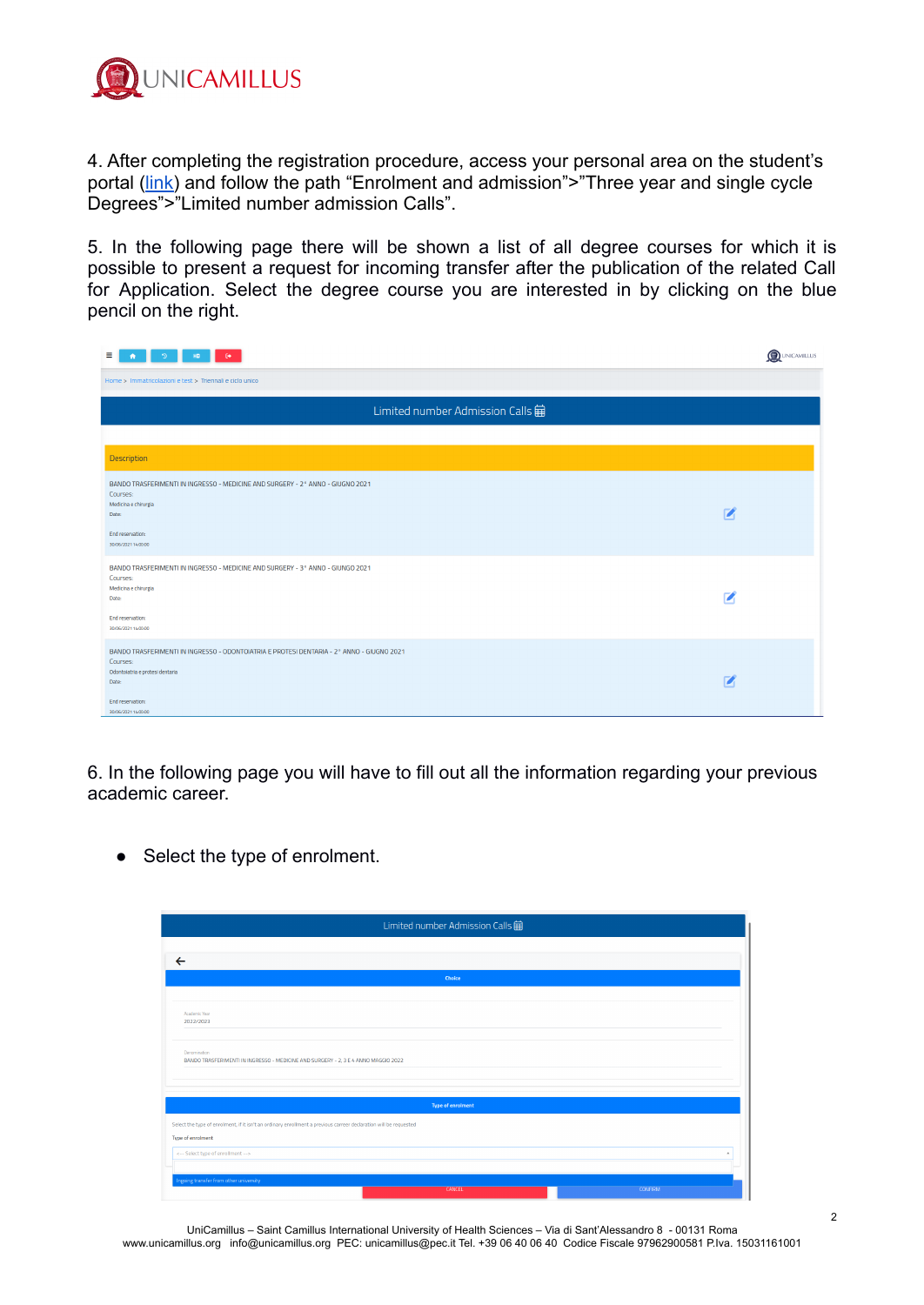

● In case of one or more Academic Qualifications, fill out the related section with the required data.

|                                                  | <b>Academic Qualifications</b>                              |                         |                            |
|--------------------------------------------------|-------------------------------------------------------------|-------------------------|----------------------------|
|                                                  |                                                             |                         | MORE ACTIONS -             |
| <b>Details</b><br><b>Academic Year</b>           |                                                             | Grade                   | <b>E</b> Add qualification |
|                                                  | NO UNIVERSITY TITLE                                         |                         |                            |
|                                                  |                                                             |                         |                            |
|                                                  |                                                             |                         |                            |
| Main data of the academic qualification          |                                                             |                         |                            |
| Academic Year (xxxx/yyyy es. 2013/2014)*         |                                                             |                         |                            |
|                                                  |                                                             | $\check{~}$             |                            |
| Date of achievement (gg/mm/aaaa es. 01/12/2019)* |                                                             |                         |                            |
| gg / mm / aaaa                                   |                                                             |                         |                            |
| University <sup>*</sup>                          | <b>Foreign University</b>                                   |                         |                            |
|                                                  |                                                             |                         |                            |
| Course of Study'                                 |                                                             | $\overline{\mathbf{v}}$ |                            |
| Course of Study                                  |                                                             |                         |                            |
| Type of Title <sup>*</sup>                       |                                                             |                         |                            |
|                                                  |                                                             | $\overline{\mathbf{v}}$ |                            |
| Degree Class'                                    |                                                             |                         |                            |
|                                                  |                                                             | $\overline{\mathbf v}$  |                            |
| - The fields with the * are mandatory            |                                                             |                         |                            |
|                                                  |                                                             |                         |                            |
| - The fields with the * are mandatory            |                                                             |                         |                            |
|                                                  |                                                             |                         |                            |
| Final mark or result                             |                                                             |                         |                            |
|                                                  | I haven't graduated yet but I will within the               |                         |                            |
|                                                  | deadline established by the regulations                     |                         |                            |
|                                                  | Activate if the degree has an evaluation but not a<br>grade |                         |                            |
| Evaluation                                       |                                                             |                         |                            |
|                                                  |                                                             |                         |                            |
| Weighted average of exams<br>$---/---$           |                                                             |                         |                            |
|                                                  |                                                             |                         |                            |
| - The fields with the * are mandatory            |                                                             |                         |                            |
|                                                  |                                                             |                         |                            |
| Attachment                                       |                                                             |                         |                            |
| Sfoglia Nessun file selezionato.                 |                                                             |                         |                            |
|                                                  |                                                             |                         |                            |
|                                                  |                                                             |                         |                            |

#### **Please note that it is not necessary to attach the graduation certificate to this section because it will be required in a second moment.**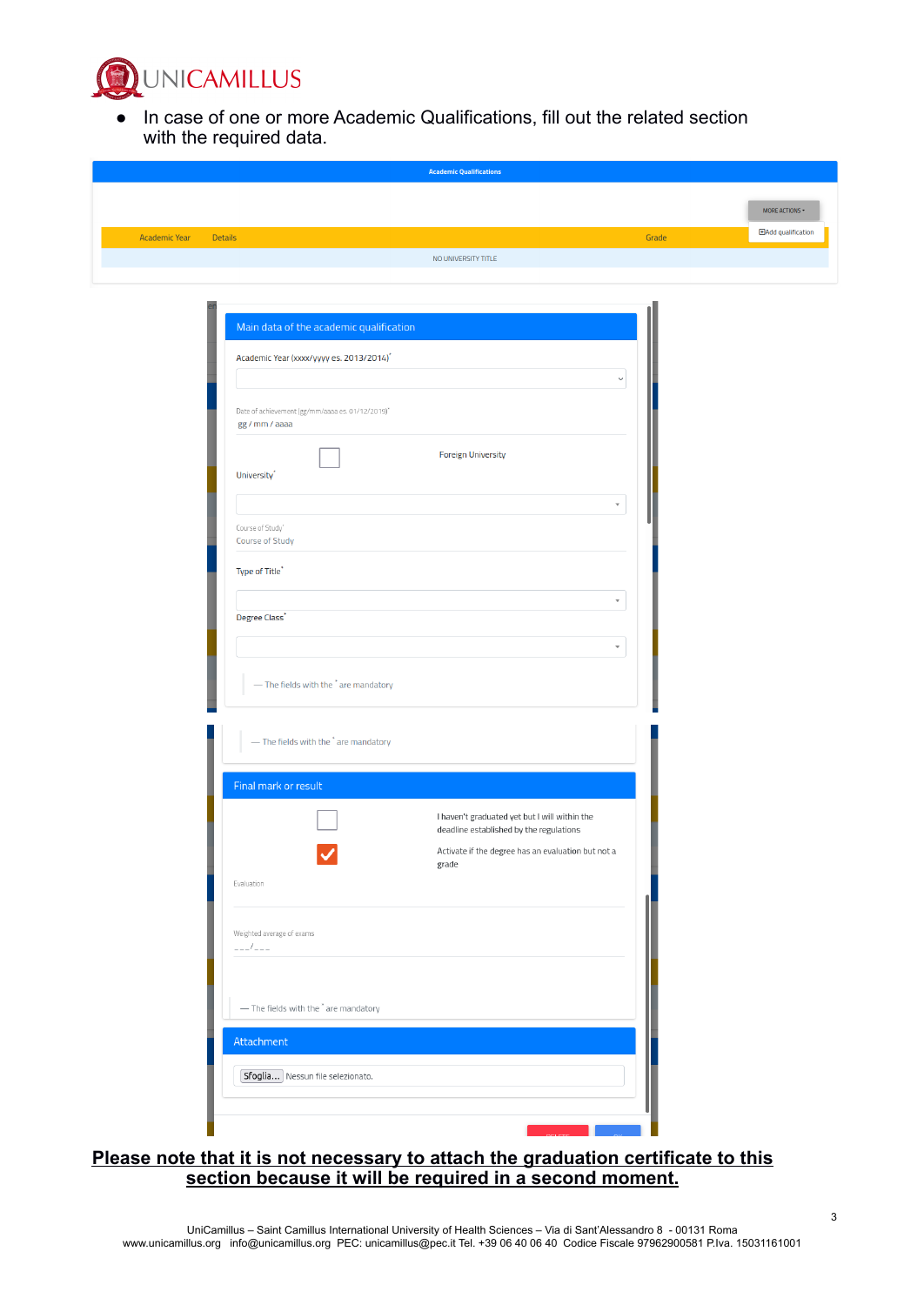**UNICAMILLUS** 

● In the section "Enrolments", you will have to insert **all** the academic years of enrollment to the previous University. Please note that there must be a match between the academic years in which you took exams and the academic years of enrollment, otherwise the request **will fail**.

|                      |                | <b>Enrolments</b> |                                          |
|----------------------|----------------|-------------------|------------------------------------------|
| <b>Academic Year</b> | <b>Details</b> |                   | MORE ACTIONS -<br><b>ElAdd enrolment</b> |
|                      |                | NO ENROLLMENT     |                                          |
|                      |                |                   |                                          |

● In the declaration of enrolment you have to fill out the required data. Please note that if in the list there is not your previous University, please click on "foreign university".

| Declaration of enrolment                             |               |              | $\boldsymbol{\times}$ |
|------------------------------------------------------|---------------|--------------|-----------------------|
| Main data of the enrolment                           |               |              |                       |
| Academic Year (xxxx/yyyy es. 2013/2014) <sup>*</sup> |               |              |                       |
| Anno accademico dell'iscrizione                      |               | $\checkmark$ |                       |
| Anno di corso"<br>Anno di corso                      |               |              |                       |
| Foreign University<br>University <sup>*</sup>        |               |              |                       |
|                                                      |               | v            |                       |
| Course of Study'<br>Denominazione del corso di studi |               |              |                       |
| Recognition / Suspension                             |               |              |                       |
| - The fields with the * are mandatory                |               |              |                       |
| Attachment                                           |               |              |                       |
| Sfoglia Nessun file selezionato.                     |               |              |                       |
|                                                      | <b>DELETE</b> | OK           |                       |

**Please note that it is not necessary to attach the enrolment certificate to this section because it will be required in a second moment.**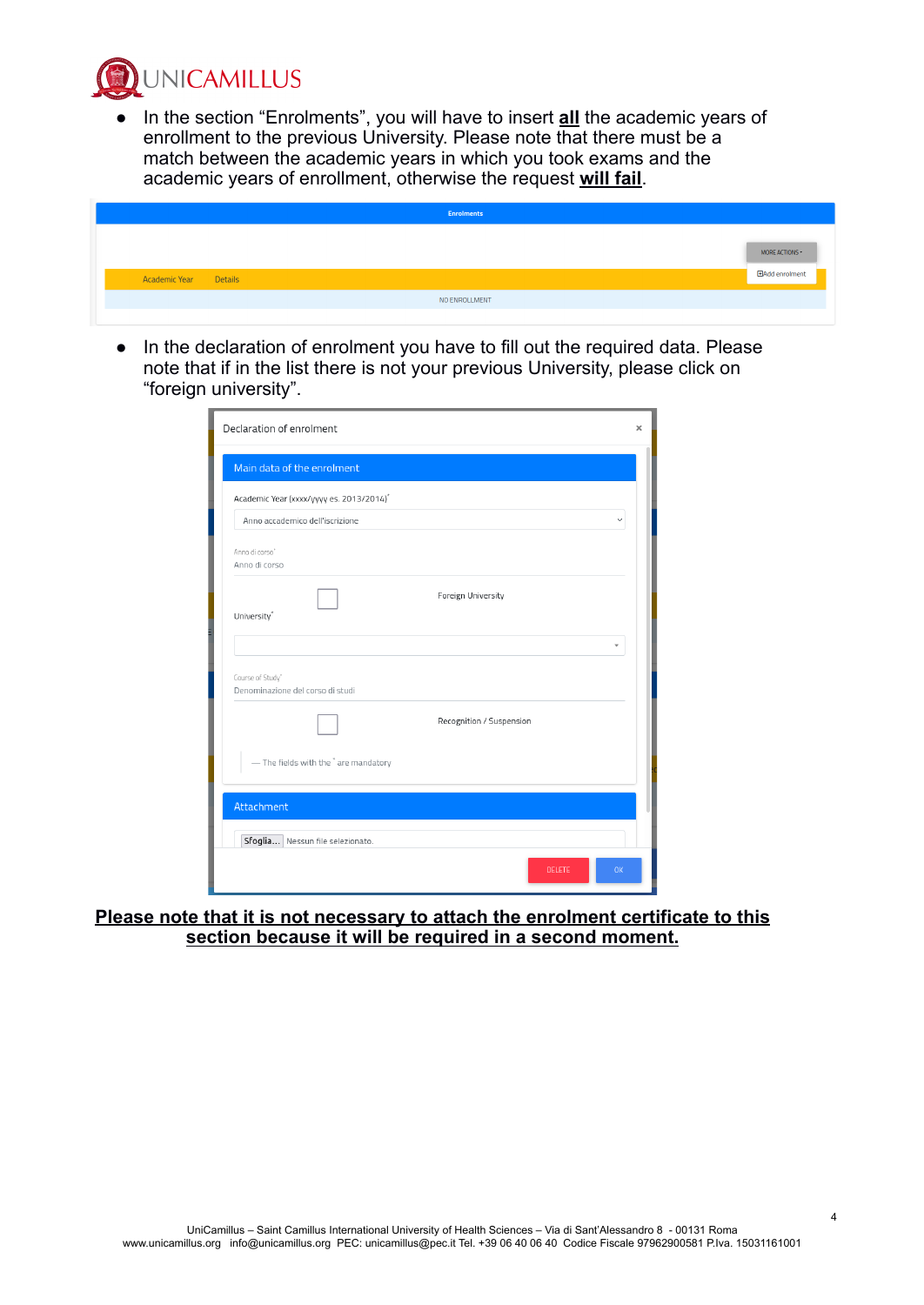

● In the "Exams" section you will have to add all the exams that you took and you want them to be recognized, indicate the academic year and the date of the exam, the name, scientific-disciplinary sector, number of credits, and result. Click on the "+" sign to add more exams.

| MORE ACTIONS -<br><b>HAdd</b> exam<br>Grade<br>Credits/Year<br>Exam<br>NO EXAM | Exams |  |  |
|--------------------------------------------------------------------------------|-------|--|--|
|                                                                                |       |  |  |
|                                                                                |       |  |  |
|                                                                                |       |  |  |

| Declaration of the exam                                            | $\times$                                                  |
|--------------------------------------------------------------------|-----------------------------------------------------------|
| Main data of the exam                                              |                                                           |
| Date of achievement (gg/mm/aaaa es. 01/12/2019)"<br>gg / mm / aaaa |                                                           |
| Academic Year (xxxx/yyyy es. 2013/2014)*                           |                                                           |
| Anno accademico del sostenimento                                   | $\ddot{\phantom{0}}$                                      |
| Name of the exam"<br>Denominazione dell'esame sostenuto            |                                                           |
| Programme                                                          |                                                           |
| Inserisci testo                                                    |                                                           |
| - The fields with the ' are mandatory                              |                                                           |
| Final mark or result                                               |                                                           |
|                                                                    | Activate if the exam has an evaluation but not a<br>grade |
| Grade"                                                             |                                                           |
|                                                                    | <b>DELETE</b><br>OK                                       |

| Declaration of the exam                          |                                              | $\boldsymbol{\times}$ |
|--------------------------------------------------|----------------------------------------------|-----------------------|
| Characteristics (credits, areas, duration)       |                                              |                       |
|                                                  | The exam requires the acquisition of credits |                       |
| Area                                             | <b>Credits</b>                               |                       |
| Nessun settore                                   | $\hat{\cdot}$                                |                       |
| Nessun settore                                   | $\hat{\cdot}$                                |                       |
| Nessun settore                                   | $\hat{\cdot}$                                |                       |
| - The fields with the <sup>*</sup> are mandatory |                                              |                       |
| Attachment                                       |                                              |                       |
| Sfoglia Nessun file selezionato.                 |                                              |                       |
|                                                  | DELETE<br>OK                                 |                       |

#### **Please note that it is not necessary to attach the exams' programs to this section because it will be required in a second moment.**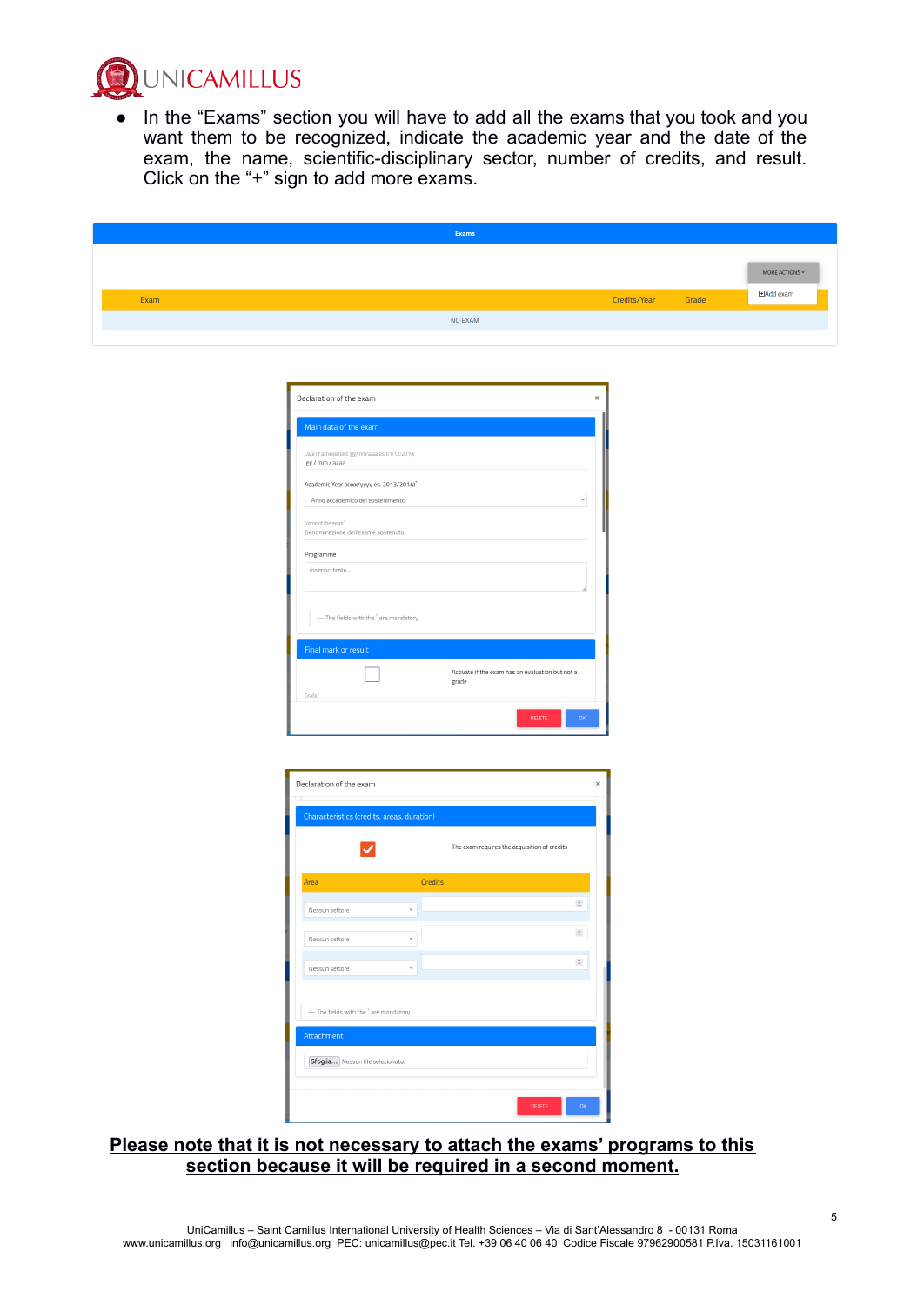

7. Once you have filled out all the data of the previous career and checked them, click on "confirm" and you will have to upload the documents required by the Call for Applications, by clicking on "Sfoglia", selecting the interested file.

| Home > Enrolment and admission > Three/single-cycle                                                                                   |
|---------------------------------------------------------------------------------------------------------------------------------------|
| Limited number Admission Calls <b>宙</b>                                                                                               |
|                                                                                                                                       |
| $\leftarrow$                                                                                                                          |
| <b>Attachments required</b>                                                                                                           |
| Attachments required to access the Call                                                                                               |
| Study Plan (obbligatorio/mandatory)                                                                                                   |
| Sfoglia Nessun file selezionato.                                                                                                      |
| Enrolment certificate or graduation certificate stating passed exams or, provisionally, a self-certification (obbligatorio/mandatory) |
| Sfoglia Nessun file selezionato.                                                                                                      |
| <b>Didactic Study Programs of passed exams (obbligatorio/mandatory)</b>                                                               |
| Sfoglia Nessun file selezionato.                                                                                                      |
| For students from foreign universities, legalized translation of all the documentation                                                |
| Sfoglia Nessun file selezionato.                                                                                                      |

In "forms to download, fill out and upload" you can download the form to officially request the transfer, so that you can fill it in and then upload it by clicking on the button "Browse", selecting the interested file.

| Forms to download, fill out and upload |             |                      |
|----------------------------------------|-------------|----------------------|
| $\bullet$ = allegato obbligatorio      |             |                      |
| Attachment 1_Transfer Application*     |             |                      |
| Sfoglia Nessun file selezionato.       |             |                      |
| Privacy Policy*                        |             |                      |
| Sfoglia Nessun file selezionato.       |             |                      |
| Self-declaration for passed exams      |             |                      |
| Sfoglia Nessun file selezionato.       |             |                      |
|                                        |             |                      |
|                                        | Payments    |                      |
| <b>Payment Description</b><br>Code     |             | Expiration<br>Amount |
| <b>TRANSF</b>                          |             | 170€                 |
|                                        |             |                      |
|                                        | <b>BACK</b> | CONFIRM              |

8. After the upload of the files, you can submit the request by clicking on the button "Confirm" on the lower right.

9. In the following page there will be a sum-up of the application, which will have to be confirmed by clicking on the button "confirm" on the lower right. Please pay attention to all the data you put, because once you send your incoming transfer request, it is not possible to modify it.